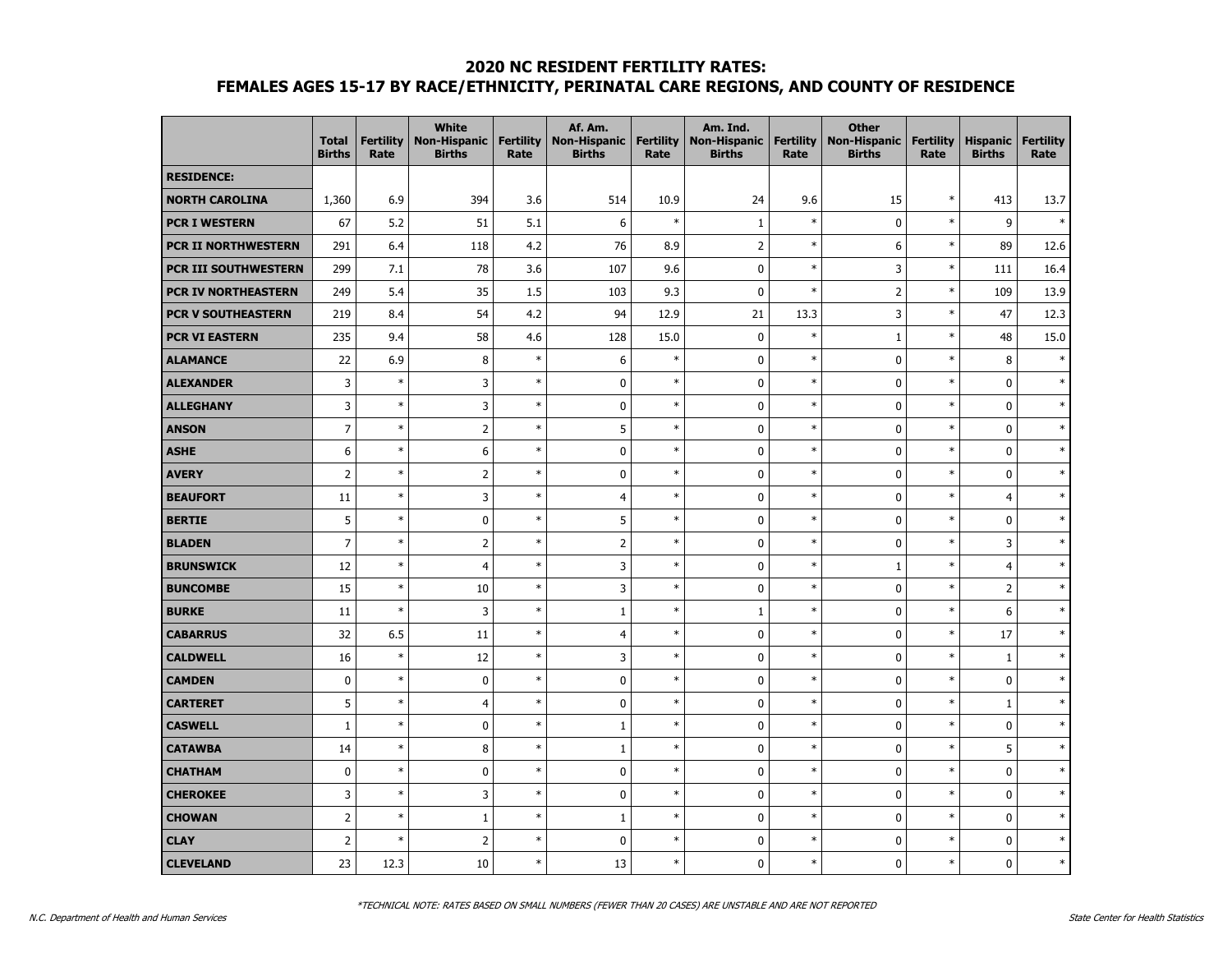|                   | <b>Total</b><br><b>Births</b> | <b>Fertility</b><br>Rate | White<br><b>Non-Hispanic</b><br><b>Births</b> | <b>Fertility</b><br>Rate | Af. Am.<br>Non-Hispanic   Fertility<br><b>Births</b> | Rate   | Am. Ind.<br><b>Non-Hispanic</b><br><b>Births</b> | <b>Fertility</b><br>Rate | <b>Other</b><br><b>Non-Hispanic</b><br><b>Births</b> | <b>Fertility</b><br>Rate | <b>Hispanic</b><br><b>Births</b> | <b>Fertility</b><br>Rate |
|-------------------|-------------------------------|--------------------------|-----------------------------------------------|--------------------------|------------------------------------------------------|--------|--------------------------------------------------|--------------------------|------------------------------------------------------|--------------------------|----------------------------------|--------------------------|
| <b>COLUMBUS</b>   | 16                            | $\ast$                   | 5                                             | $\ast$                   | $\bf 8$                                              | $\ast$ | $\overline{2}$                                   | $\ast$                   | $\pmb{0}$                                            | $\ast$                   | $\mathbf{1}$                     |                          |
| <b>CRAVEN</b>     | 9                             | $\ast$                   | 3                                             | $\ast$                   | 5                                                    | $\ast$ | $\mathbf 0$                                      | $\ast$                   | $\pmb{0}$                                            | $\ast$                   | $\mathbf{1}$                     |                          |
| <b>CUMBERLAND</b> | 39                            | 6.3                      | $\, 8$                                        | $\ast$                   | 25                                                   | 9.0    | $\mathbf{1}$                                     | $\ast$                   | $\mathbf{1}$                                         | $\ast$                   | $\overline{4}$                   |                          |
| <b>CURRITUCK</b>  | 4                             | $\ast$                   | $\overline{3}$                                | $\ast$                   | 0                                                    | $\ast$ | $\mathbf 0$                                      | $\ast$                   | $\pmb{0}$                                            | $\ast$                   | $\mathbf{1}$                     |                          |
| <b>DARE</b>       | $\mathbf{1}$                  | $\ast$                   | $\pmb{0}$                                     | $\ast$                   | $\pmb{0}$                                            | $\ast$ | $\mathbf 0$                                      | $\ast$                   | $\mathbf 0$                                          | $\ast$                   | $\mathbf{1}$                     |                          |
| <b>DAVIDSON</b>   | 18                            | $\ast$                   | 8                                             | $\ast$                   | $\mathbf{1}$                                         | $\ast$ | $\mathbf 0$                                      | $\ast$                   | $\overline{2}$                                       | $\ast$                   | $\overline{7}$                   |                          |
| <b>DAVIE</b>      | $\overline{2}$                | $\ast$                   | $\mathbf{1}$                                  | $\ast$                   | $\mathbf 0$                                          | $\ast$ | $\mathbf 0$                                      | $\ast$                   | $\mathbf 0$                                          | $\ast$                   | $\mathbf{1}$                     |                          |
| <b>DUPLIN</b>     | 15                            | $\ast$                   | 3                                             | $\ast$                   | 6                                                    | $\ast$ | $\mathbf 0$                                      | $\ast$                   | $\pmb{0}$                                            | $\ast$                   | 6                                |                          |
| <b>DURHAM</b>     | 38                            | 7.6                      | $\overline{2}$                                | $\ast$                   | 24                                                   | 11.2   | $\mathbf 0$                                      | $\ast$                   | $\pmb{0}$                                            | $\ast$                   | 12                               | $\ast$                   |
| <b>EDGECOMBE</b>  | $\overline{7}$                | $\ast$                   | $\pmb{0}$                                     | $\ast$                   | 6                                                    | $\ast$ | $\mathbf 0$                                      | $\ast$                   | $\pmb{0}$                                            | $\ast$                   | $\mathbf{1}$                     | $\ast$                   |
| <b>FORSYTH</b>    | 56                            | 7.3                      | 5                                             | $\ast$                   | 19                                                   | $\ast$ | $\mathbf 0$                                      | $\ast$                   | $\mathbf 0$                                          | $\ast$                   | 32                               | 17.8                     |
| <b>FRANKLIN</b>   | 8                             | $\ast$                   | $\mathbf{1}$                                  | $\ast$                   | 5                                                    | $\ast$ | $\mathbf 0$                                      | $\ast$                   | $\mathbf 0$                                          | $\ast$                   | $\overline{2}$                   |                          |
| <b>GASTON</b>     | 29                            | 6.8                      | 18                                            | $\ast$                   | 9                                                    | $\ast$ | $\mathbf 0$                                      | $\ast$                   | $\mathbf 0$                                          | $\ast$                   | $\overline{2}$                   |                          |
| <b>GATES</b>      | $\mathbf 0$                   | $\ast$                   | $\mathbf 0$                                   | $\ast$                   | $\mathbf 0$                                          | $\ast$ | $\mathbf 0$                                      | $\ast$                   | $\mathbf 0$                                          | $\ast$                   | $\mathbf 0$                      |                          |
| <b>GRAHAM</b>     | $\mathbf 2$                   | $\ast$                   | $\overline{2}$                                | $\ast$                   | $\pmb{0}$                                            | $\ast$ | $\mathbf 0$                                      | $\ast$                   | $\pmb{0}$                                            | $\ast$                   | $\pmb{0}$                        |                          |
| <b>GRANVILLE</b>  | $\overline{4}$                | $\ast$                   | $\mathbf{1}$                                  | $\ast$                   | $\mathbf 1$                                          | $\ast$ | $\mathbf 0$                                      | $\ast$                   | $\pmb{0}$                                            | $\ast$                   | $\mathsf{2}$                     |                          |
| <b>GREENE</b>     | $\overline{7}$                | $\ast$                   | $\pmb{0}$                                     | $\ast$                   | 5                                                    | $\ast$ | $\mathbf 0$                                      | $\ast$                   | $\pmb{0}$                                            | $\ast$                   | $\overline{2}$                   |                          |
| <b>GUILFORD</b>   | 59                            | 5.6                      | 9                                             | $\ast$                   | 34                                                   | 8.6    | $\mathbf 0$                                      | $\ast$                   | $\overline{4}$                                       | $\ast$                   | 12                               |                          |
| <b>HALIFAX</b>    | 9                             | $\ast$                   | $\overline{2}$                                | $\ast$                   | 5                                                    | $\ast$ | $\mathbf 0$                                      | $\ast$                   | $\mathbf 0$                                          | $\ast$                   | $\overline{2}$                   |                          |
| <b>HARNETT</b>    | 19                            | $\ast$                   | 6                                             | $\ast$                   | 9                                                    | $\ast$ | $\mathbf 0$                                      | $\ast$                   | $\mathbf 0$                                          | $\ast$                   | $\overline{4}$                   |                          |
| <b>HAYWOOD</b>    | $\mathsf 3$                   | $\ast$                   | $\overline{2}$                                | $\ast$                   | $\pmb{0}$                                            | $\ast$ | $\mathbf 0$                                      | $\ast$                   | $\pmb{0}$                                            | $\ast$                   | $\,1\,$                          |                          |
| <b>HENDERSON</b>  | 12                            | $\ast$                   | $\boldsymbol{7}$                              | $\ast$                   | $\mathsf{2}$                                         | $\ast$ | $\mathbf 0$                                      | $\ast$                   | $\pmb{0}$                                            | $\ast$                   | $\mathsf 3$                      |                          |
| <b>HERTFORD</b>   | 6                             | $\ast$                   | $\,1\,$                                       | $\ast$                   | 5                                                    | $\ast$ | $\mathbf 0$                                      | $\ast$                   | $\pmb{0}$                                            | $\ast$                   | $\pmb{0}$                        |                          |
| <b>HOKE</b>       | 6                             | $\ast$                   | $\mathbf{1}$                                  | $\ast$                   | $\overline{4}$                                       | $\ast$ | $\mathbf 0$                                      | $\ast$                   | $\mathbf 0$                                          | $\ast$                   | $\mathbf{1}$                     |                          |
| <b>HYDE</b>       | $\mathbf{1}$                  | $\ast$                   | $\pmb{0}$                                     | $\ast$                   | $\mathbf 1$                                          | $\ast$ | $\mathbf 0$                                      | $\ast$                   | $\mathbf 0$                                          | $\ast$                   | 0                                | ×,                       |
| <b>IREDELL</b>    | 16                            | $\ast$                   | 6                                             | $\ast$                   | 5                                                    | $\ast$ | $\mathbf 0$                                      | $\ast$                   | $\mathbf 0$                                          | $\ast$                   | 5                                |                          |
| <b>JACKSON</b>    | $\overline{4}$                | $\ast$                   | $\mathbf 2$                                   | $\ast$                   | $\pmb{0}$                                            | $\ast$ | $\mathbf{1}$                                     | $\ast$                   | $\pmb{0}$                                            | $\ast$                   | $\,1\,$                          |                          |
| <b>JOHNSTON</b>   | 34                            | 7.3                      | $\boldsymbol{7}$                              | $\ast$                   | $\bf 8$                                              | $\ast$ | $\mathbf 0$                                      | $\ast$                   | $\pmb{0}$                                            | $\ast$                   | 19                               |                          |
| <b>JONES</b>      | $\mathbf 2$                   | $\ast$                   | $\mathbf{1}$                                  | $\ast$                   | $\mathbf 1$                                          | $\ast$ | $\mathbf 0$                                      | $\ast$                   | $\pmb{0}$                                            | $\ast$                   | $\pmb{0}$                        |                          |
| <b>LEE</b>        | 9                             | $\ast$                   | $\mathbf{1}$                                  | $\ast$                   | 3                                                    | $\ast$ | $\mathbf 0$                                      | $\ast$                   | $\mathbf{1}$                                         | $\ast$                   | 4                                |                          |
| <b>LENOIR</b>     | 14                            | $\ast$                   | 3                                             | $\ast$                   | 9                                                    | $\ast$ | $\mathbf{0}$                                     | $\ast$                   | $\mathbf{0}$                                         | $\ast$                   | $\overline{2}$                   | ź.                       |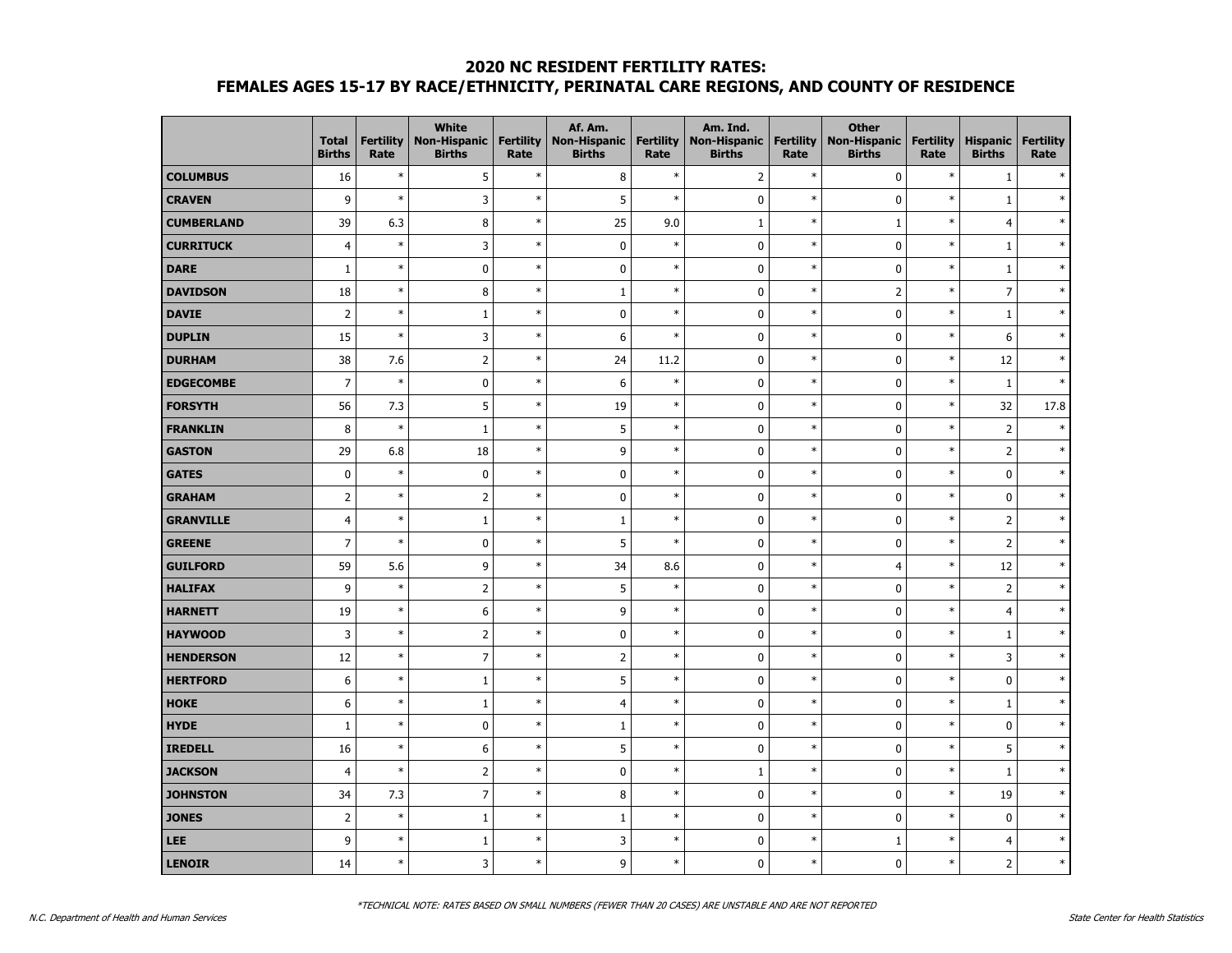|                    | <b>Total</b><br><b>Births</b> | <b>Fertility</b><br>Rate | <b>White</b><br><b>Non-Hispanic</b><br><b>Births</b> | <b>Fertility</b><br>Rate | Af. Am.<br>Non-Hispanic<br><b>Births</b> | Fertility<br>Rate | Am. Ind.<br><b>Non-Hispanic</b><br><b>Births</b> | <b>Fertility</b><br>Rate | <b>Other</b><br><b>Non-Hispanic</b><br><b>Births</b> | <b>Fertility</b><br>Rate | <b>Hispanic</b><br><b>Births</b> | <b>Fertility</b><br>Rate |
|--------------------|-------------------------------|--------------------------|------------------------------------------------------|--------------------------|------------------------------------------|-------------------|--------------------------------------------------|--------------------------|------------------------------------------------------|--------------------------|----------------------------------|--------------------------|
| <b>LINCOLN</b>     | 11                            | $\ast$                   | 11                                                   | $\ast$                   | $\mathbf 0$                              | $\ast$            | $\pmb{0}$                                        | $\ast$                   | $\pmb{0}$                                            | $\ast$                   | $\mathbf 0$                      |                          |
| <b>MCDOWELL</b>    | 3                             | $\ast$                   | 3                                                    | $\ast$                   | $\pmb{0}$                                | $\ast$            | $\mathbf 0$                                      | $\ast$                   | 0                                                    | $\ast$                   | 0                                |                          |
| <b>MACON</b>       | $\overline{2}$                | $\ast$                   | $\mathbf 2$                                          | $\ast$                   | $\pmb{0}$                                | $\ast$            | $\mathbf 0$                                      | $\ast$                   | $\pmb{0}$                                            | $\ast$                   | $\pmb{0}$                        |                          |
| <b>MADISON</b>     | 6                             | $\ast$                   | 6                                                    | $\ast$                   | $\pmb{0}$                                | $\ast$            | $\mathbf 0$                                      | $\ast$                   | $\pmb{0}$                                            | $\ast$                   | $\pmb{0}$                        | ×,                       |
| <b>MARTIN</b>      | $\overline{4}$                | $\ast$                   | 3                                                    | $\ast$                   | $\mathbf{1}$                             | $\ast$            | $\mathbf 0$                                      | $\ast$                   | $\mathbf 0$                                          | $\ast$                   | $\mathbf 0$                      | ź.                       |
| <b>MECKLENBURG</b> | 169                           | 7.9                      | 13                                                   | $\ast$                   | 70                                       | 9.3               | $\mathbf 0$                                      | $\ast$                   | 3                                                    | $\ast$                   | 83                               | 20.6                     |
| <b>MITCHELL</b>    | $\overline{2}$                | $\ast$                   | $\mathbf{1}$                                         | $\ast$                   | $\pmb{0}$                                | $\ast$            | $\mathbf 0$                                      | $\ast$                   | $\mathbf 0$                                          | $\ast$                   | $\mathbf{1}$                     |                          |
| <b>MONTGOMERY</b>  | 4                             | $\ast$                   | $\overline{2}$                                       | $\ast$                   | $1\,$                                    | $\ast$            | $\mathbf 0$                                      | $\ast$                   | $\pmb{0}$                                            | $\ast$                   | $\,1\,$                          |                          |
| <b>MOORE</b>       | 9                             | $\ast$                   | 6                                                    | $\ast$                   | 3                                        | $\ast$            | $\mathbf 0$                                      | $\ast$                   | $\pmb{0}$                                            | $\ast$                   | 0                                | ×                        |
| <b>NASH</b>        | 19                            | $\ast$                   | $\mathbf{1}$                                         | $\ast$                   | 13                                       | $\ast$            | $\mathbf 0$                                      | $\ast$                   | $\pmb{0}$                                            | $\ast$                   | 5                                |                          |
| <b>NEW HANOVER</b> | 18                            | $\ast$                   | $\overline{2}$                                       | $\ast$                   | 10                                       | $\ast$            | $\mathbf 0$                                      | $\ast$                   | $\mathbf 0$                                          | $\ast$                   | 6                                |                          |
| <b>NORTHAMPTON</b> | 8                             | $\ast$                   | $\mathbf 0$                                          | $\ast$                   | 8                                        | $\ast$            | $\mathbf 0$                                      | $\ast$                   | $\mathbf 0$                                          | $\ast$                   | 0                                |                          |
| <b>ONSLOW</b>      | 22                            | 7.3                      | 14                                                   | $\ast$                   | 6                                        | $\ast$            | $\mathbf 0$                                      | $\ast$                   | $\mathbf 0$                                          | $\ast$                   | $\overline{2}$                   |                          |
| <b>ORANGE</b>      | $\mathbf 2$                   | $\ast$                   | $\mathbf{1}$                                         | $\ast$                   | $\mathbf 0$                              | $\ast$            | $\mathbf 0$                                      | $\ast$                   | $\mathbf 0$                                          | $\ast$                   | $\,1\,$                          |                          |
| <b>PAMLICO</b>     | $\mathbf 2$                   | $\ast$                   | $\overline{2}$                                       | $\ast$                   | $\pmb{0}$                                | $\ast$            | $\mathbf 0$                                      | $\ast$                   | $\pmb{0}$                                            | $\ast$                   | $\pmb{0}$                        |                          |
| <b>PASQUOTANK</b>  | $\mathsf 3$                   | $\ast$                   | $\mathbf{1}$                                         | $\ast$                   | $\mathbf 1$                              | $\ast$            | $\mathbf 0$                                      | $\ast$                   | $\pmb{0}$                                            | $\ast$                   | $\,1\,$                          |                          |
| <b>PENDER</b>      | $\overline{7}$                | $\ast$                   | 3                                                    | $\ast$                   | $\mathbf 1$                              | $\ast$            | $\mathbf 0$                                      | $\ast$                   | $\pmb{0}$                                            | $\ast$                   | 3                                |                          |
| <b>PERQUIMANS</b>  | $\overline{2}$                | $\ast$                   | $\mathbf{1}$                                         | $\ast$                   | $\pmb{0}$                                | $\ast$            | $\mathbf 0$                                      | $\ast$                   | 0                                                    | $\ast$                   | $\mathbf{1}$                     |                          |
| <b>PERSON</b>      | $\overline{4}$                | $\ast$                   | $\overline{2}$                                       | $\ast$                   | $\overline{2}$                           | $\ast$            | $\mathbf 0$                                      | $\ast$                   | $\mathbf 0$                                          | $\ast$                   | 0                                |                          |
| <b>PITT</b>        | 22                            | 7.0                      | $\overline{3}$                                       | $\ast$                   | 16                                       | $\ast$            | $\mathbf 0$                                      | $\ast$                   | $\mathbf 0$                                          | $\ast$                   | 3                                |                          |
| <b>POLK</b>        | $\mathbf{1}$                  | $\ast$                   | $\pmb{0}$                                            | $\ast$                   | $\pmb{0}$                                | $\ast$            | $\mathbf 0$                                      | $\ast$                   | $\pmb{0}$                                            | $\ast$                   | $\,1\,$                          |                          |
| <b>RANDOLPH</b>    | 23                            | 8.1                      | 13                                                   | $\ast$                   | 3                                        | $\ast$            | $\mathbf{1}$                                     | $\ast$                   | $\pmb{0}$                                            | $\ast$                   | 6                                |                          |
| <b>RICHMOND</b>    | 21                            | 24.1                     | $\boldsymbol{6}$                                     | $\ast$                   | 9                                        | $\ast$            | $\mathbf{1}$                                     | $\ast$                   | $\pmb{0}$                                            | $\ast$                   | 5                                |                          |
| <b>ROBESON</b>     | 33                            | 12.6                     | $\overline{2}$                                       | $\ast$                   | 9                                        | $\ast$            | 16                                               | $\ast$                   | $\mathbf 0$                                          | $\ast$                   | 6                                |                          |
| <b>ROCKINGHAM</b>  | 15                            | $\ast$                   | 9                                                    | $\ast$                   | 3                                        | $\ast$            | $\mathbf 0$                                      | $\ast$                   | 0                                                    | $\ast$                   | 3                                | ×,                       |
| <b>ROWAN</b>       | 18                            | $\ast$                   | 6                                                    | $\ast$                   | 6                                        | $\ast$            | $\mathbf 0$                                      | $\ast$                   | $\mathbf 0$                                          | $\ast$                   | 6                                |                          |
| <b>RUTHERFORD</b>  | 8                             | $\ast$                   | $\overline{7}$                                       | $\ast$                   | $\mathbf 1$                              | $\ast$            | $\mathbf 0$                                      | $\ast$                   | $\pmb{0}$                                            | $\ast$                   | $\mathbf 0$                      |                          |
| <b>SAMPSON</b>     | 20                            | 15.3                     | $\boldsymbol{6}$                                     | $\ast$                   | $\overline{4}$                           | $\ast$            | $\mathbf 0$                                      | $\ast$                   | $\,1\,$                                              | $\ast$                   | 9                                |                          |
| <b>SCOTLAND</b>    | $\bf 8$                       | $\ast$                   | $\mathbf{1}$                                         | $\ast$                   | $\boldsymbol{6}$                         | $\ast$            | $\mathbf{1}$                                     | $\ast$                   | $\pmb{0}$                                            | $\ast$                   | $\pmb{0}$                        |                          |
| <b>STANLY</b>      | 9                             | $\ast$                   | $\overline{7}$                                       | $\ast$                   | $\overline{2}$                           | $\ast$            | $\mathbf 0$                                      | $\ast$                   | 0                                                    | $\ast$                   | 0                                |                          |
| <b>STOKES</b>      | $\overline{3}$                | $\ast$                   | 3                                                    | $\ast$                   | $\mathbf{0}$                             | $\ast$            | $\mathbf{0}$                                     | $\ast$                   | $\mathbf{0}$                                         | $\ast$                   | $\mathbf{0}$                     | $\ast$                   |